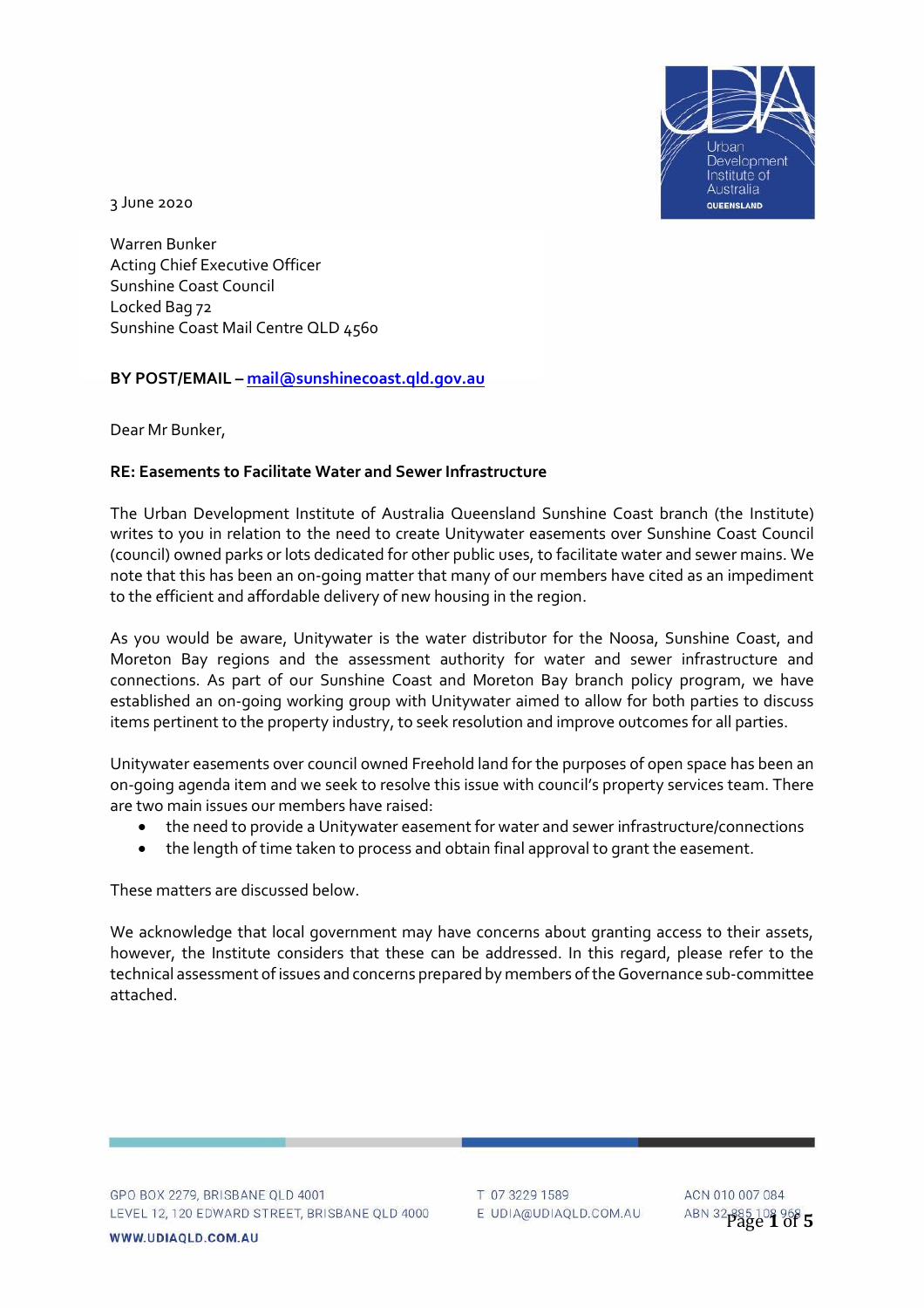#### **Requiring an easement over water and sewer infrastructure/connections**

The Institute understands that Unitywater can exercise adequate access and restoration provisions within their relevant legislative framework and does not require an easement dedication. For this reason, the Institute views that requiring an easement over existing or new water and sewer infrastructure/connections may not be necessary. As a result, we seek clarification on the council's approach on easements.

Further, we highlight that there is a substantial proportion of water and sewer Infrastructure already sitting within private and public land without the benefit of easements or presumably any issues arising. This situation appears to have worked satisfactorily to date. Easements appear to only be put in place when new works and development raise the opportunity for an easement to be imposed.

The requirement for easements is a particular concern where only a small connection to an existing pipe in an open space area is required.

We recommend that council considers no longer requiring an easement in open space for water and sewer infrastructure.

#### **Timing and process to obtain consent and registration of an easement**

The process to obtain an easement over Unitywater's asset over council owned land for the purposes of open and greenspace can be a lengthy and cumbersome process, reducing efficiency and affordability in delivering new housing on the Sunshine Coast.

The time required to undertake the process can be more than six months and so adds substantially to the costs of providing housing and ultimately adds to the affordability concerns with new homes for the community. In particular, the process generally occurs near the end of the development stage, at a time of peak project expenditure and interest costs. The length of time to obtain a 'certificate of completion' and, subsequently approved plan sealing (typically for developments permits under Reconfiguring of a lot approvals) can be considerable.

We note that the process in providing a report for compliance relating to 'Disposal of an Interest', where it has to undergo full council meeting and approval, can be another lengthy process. The Institute considers that this process can be vastly improved. One option to seek better efficiency would be delegating a decision for 'Disposal of an Interest' to an officer level.

We recommend that council work with our members to develop improved arrangements between council and Unitywater to explore measures to reduce delays in endorsing plan sealing application.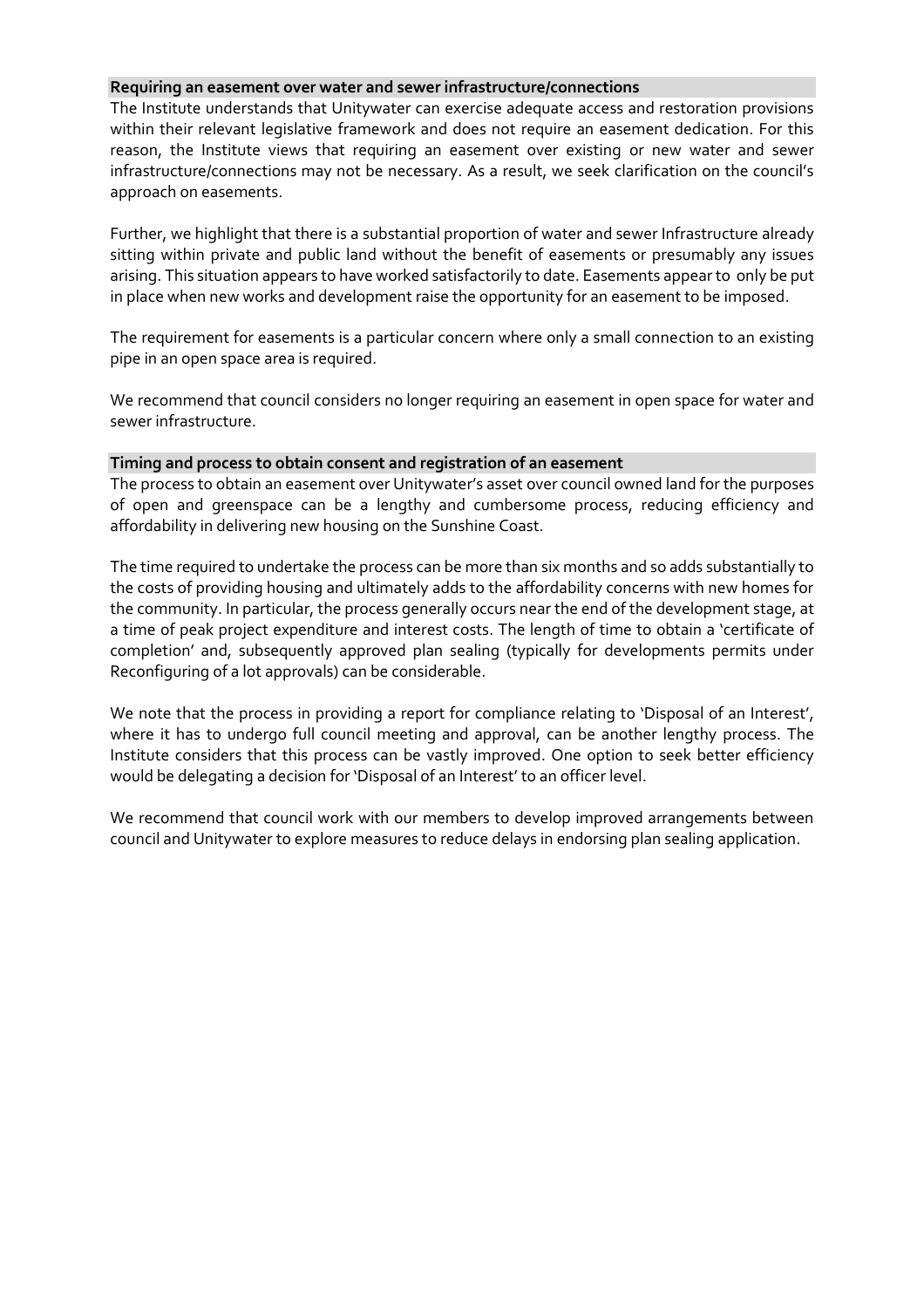### **Conclusion**

The Institute seeks removal of the requirement for the dedication of the easement to accommodate water and sewer infrastructure/connections where possible. Also, that the costs and delays in the process of obtaining the grant of an easement are substantially reduced.

Thank you for considering our points raised in this submission. Additionally, we thank council for your on-going development assessment forums with the industry. The Institute appreciates our relationship and collaboration toward improved customer service to achieve better outcomes for the delivery liveable communities.

We look forward to discussing these issues in more detail. If you have any questions, please contact Policy Executive, Robert Tily [\(rtily@udiaqld.com.au\)](mailto:rtily@udiaqld.com.au) on (07) 3229 1589.

Yours sincerely, **Urban Development Institute of Australia Queensland**

Graeme Bews **Chair of the Governance Sub-Committee - Sunshine Coast Branch**

 $CC<sup>2</sup>$ Andrew Tout Head of Property Sunshine Coast Council **[Andrew.Tout@sunshinecoast.qld.gov.au](mailto:Andrew.Tout@sunshinecoast.qld.gov.au)**

Richard MacGillivray Coordinator Engineering & Environment Assessment Sunshine Coast Council **[Richard.Macgillivray@sunshinecoast.qld.gov.au](mailto:Richard.Macgillivray@sunshinecoast.qld.gov.au)**

Patricia Jensen Manager of Development Services Branch Sunshine Coast Council **[Patricia.Jensen@sunshinecoast.qld.gov.au](mailto:Patricia.Jensen@sunshinecoast.qld.gov.au)**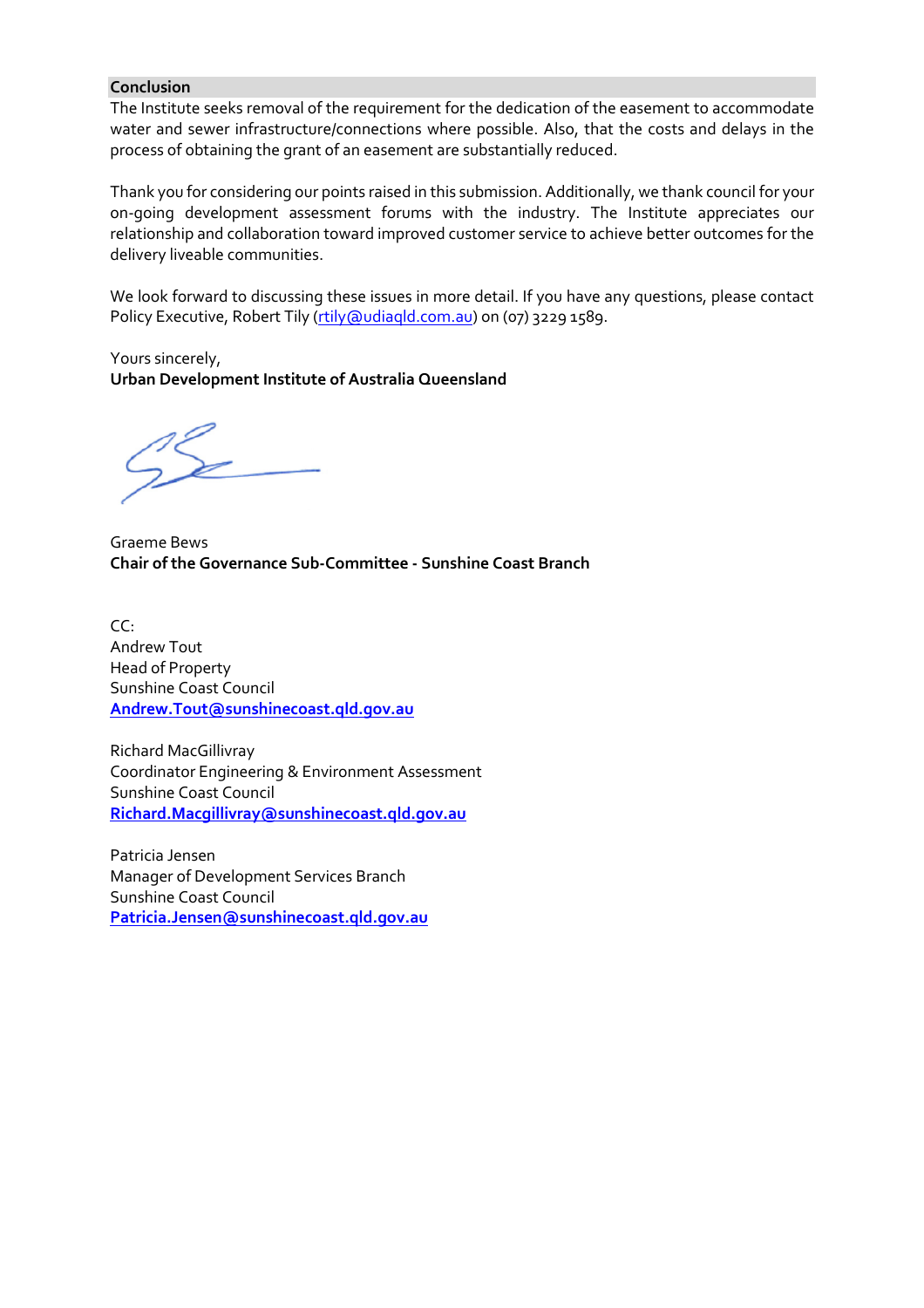# **Summary of Issues and Consultation - Unity Water Easements in Park**

UDIA Queensland members have raised concern regarding the need for Unitywater Easements in Council owned Parks, or Lots set aside for other Public purpose uses (i.e. Drainage, Open Space Community Purposes, Environmental etc.). In particular, it relates to those lots which are Freehold and are owned either outright by council or with council as the Trustee.

The two key issues that UDIA Queensland members have identified are:

# **Issue 1 - Is there a need to provide Unity Water Easements (i.e For Sewerage)?**

During regular working group Unitywater / UDIA Queensland meetings, Unitywater has indicated that it does not require easements over their Sewer & Water Assets. Unity Water has advised that there are adequate Access & Restoration provisions within the existing legislative frameworks to not require easements.

It is understood that Unity Water has liaised with both Moreton Bay Regional Council and Sunshine Coast Council Property Departments regarding the matter. It is understood that council has provided feedback to Unity Water noting its desire to require easements in park.

The Institute makes the following observations regarding whether easements are necessary to protect council's interests:

- a) It is unlikely that council would sell or otherwise dispose of park or drainage reserve lot, where there may be a need to identify an encumbrance on the title and protect the asset. If such a situation were to arise, creation of the easement could occur prior to the settlement.
- b) Easements are not an exclusive right to the land over which they occupy, and do not restrict the typical purpose and use of the park. Furthermore, regardless of the presence of an easement, before undertaking construction work, it is best practice to undertake "Dial Before Your Dig" searches to determine if any underground assets may be impacted by construction.
- c) The asset owner (Unity Water) is comfortable with not having an easement. This is unusual as it is normally the beneficiary of these Easements that insists on their creation.
- d) Any new sewer or water works within council owned land are typically preceded by a council Consent Works Agreement, so it is not likely that Unity Water would start constructing infrastructure in additional locations without council's consent.
- e) There is a substantial proportion of sewer infrastructure sitting within private and public land without the benefit of easements. Easements are only insisted upon when new works, connections and development raise the opportunity for an easement to be imposed. It appears that the current situation is operating satisfactorily without easements.

# **Issue 2 - Lengthy process to gain council's approval of an easement**

The issue arises in the situation where a park already exists, and where (for example) a sewer connection is required to existing sewer infrastructure within the park. In this example, where the sewer alignment is not covered by an easement, consent is required for the works and consent is also required for the registration of an easement.

The resultant concerns are:

• The timeframe it takes to obtain consent and sign off to the easement;